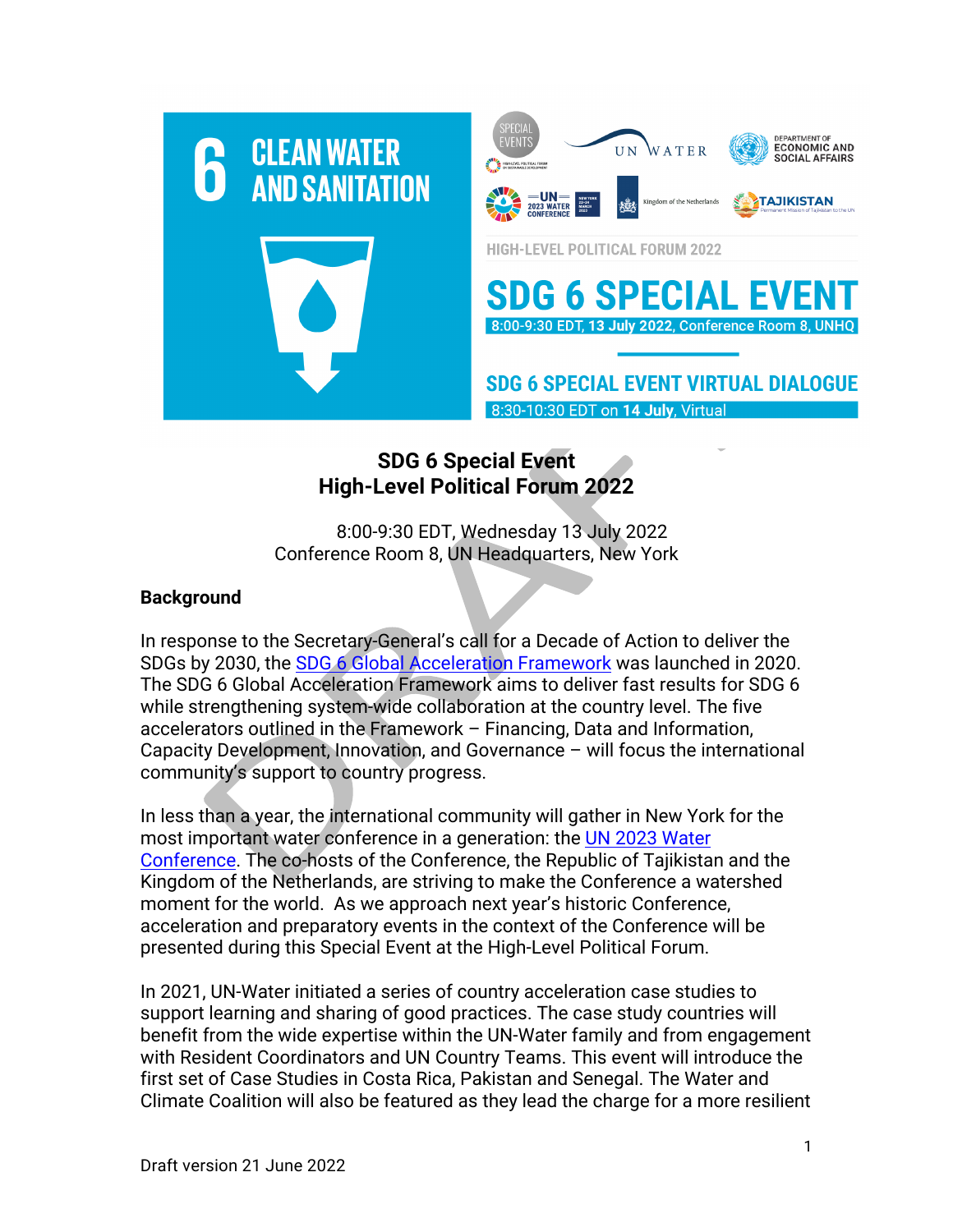world by bringing the Integrated Water and Climate Agenda to the global political arena.

This SDG 6 Special Event is co-chaired by the Chair of UN-Water, Mr. Gilbert F. Houngbo and the Secretary-General of the UN 2023 Water Conference, USG Mr. Liu Zhenmin.